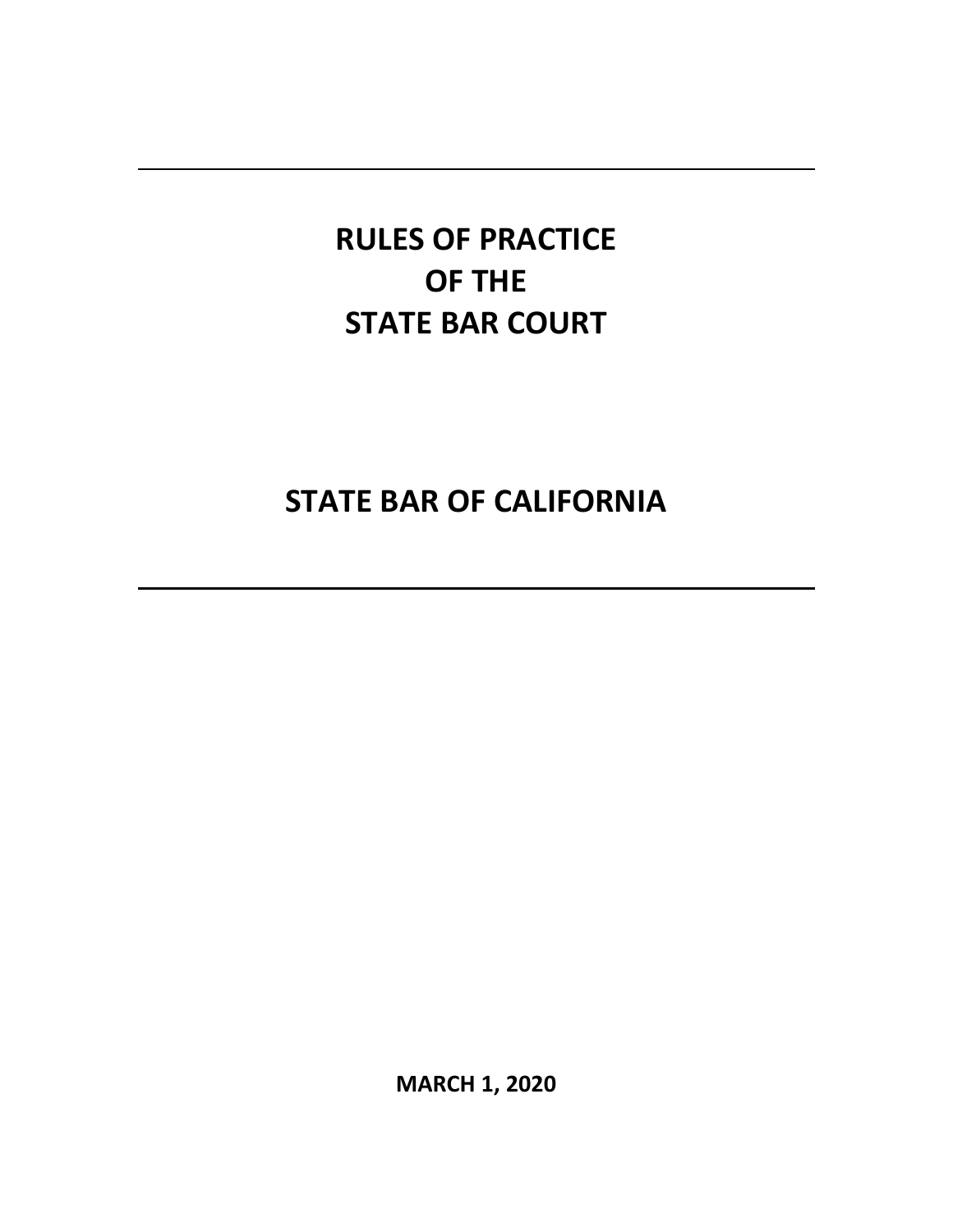Adopted by the Executive Committee of the State Bar Court pursuant to Business and Professions Code sections 6086.5 and 6086.65, subdivision (c); effective March 1, 2020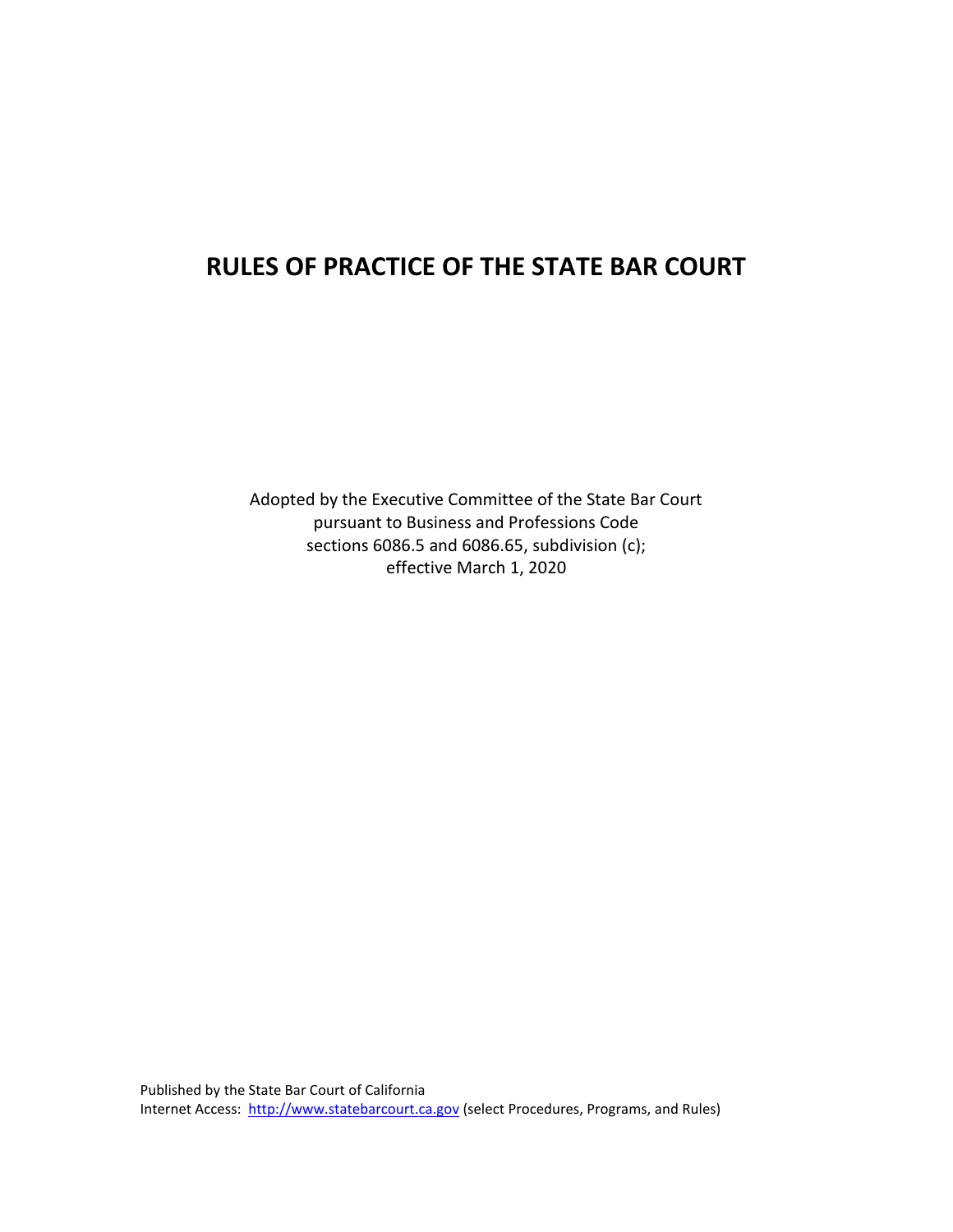#### **TABLE OF CONTENTS**

#### **DIVISION I – GENERAL PROVISIONS**

#### **Chapter 1 – Title, Authority, and Definitions**

# **Chapter 2 – Format and Filing of Pleadings**

| Rule 1110. Format of Pleadings Intended to Be Filed in the State Bar Court  2-3 |  |
|---------------------------------------------------------------------------------|--|
|                                                                                 |  |
|                                                                                 |  |

#### **Chapter 3 – Admission Pro Hac Vice**

|--|--|--|

# **Chapter 4 – Time Pendency Guidelines**

Rule 1130. Time Pendency Guidelines ............................................................................ 5

#### **DIVISION II – HEARING DEPARTMENT**

# **Chapter 1 – Motions**

|--|--|--|

#### **Chapter 2 – Conferences and Exhibits**

# **Chapter 3 – Presentation of Evidence**

|--|--|--|--|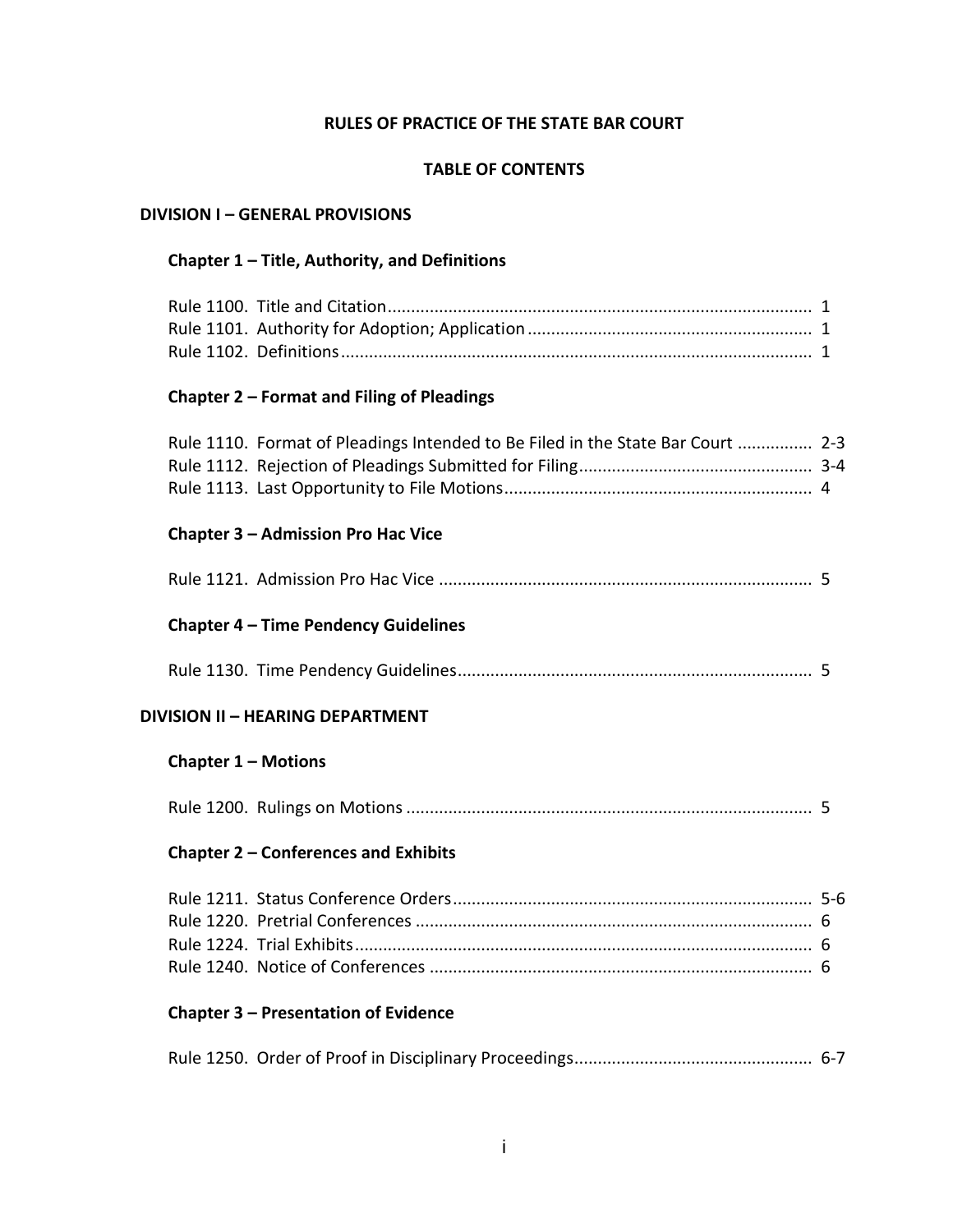# **DIVISION III – REVIEW DEPARTMENT**

| <b>Chapter 2 – Transcript on Review</b> |  |
|-----------------------------------------|--|
|                                         |  |
| <b>Chapter 4 – Submission</b>           |  |
|                                         |  |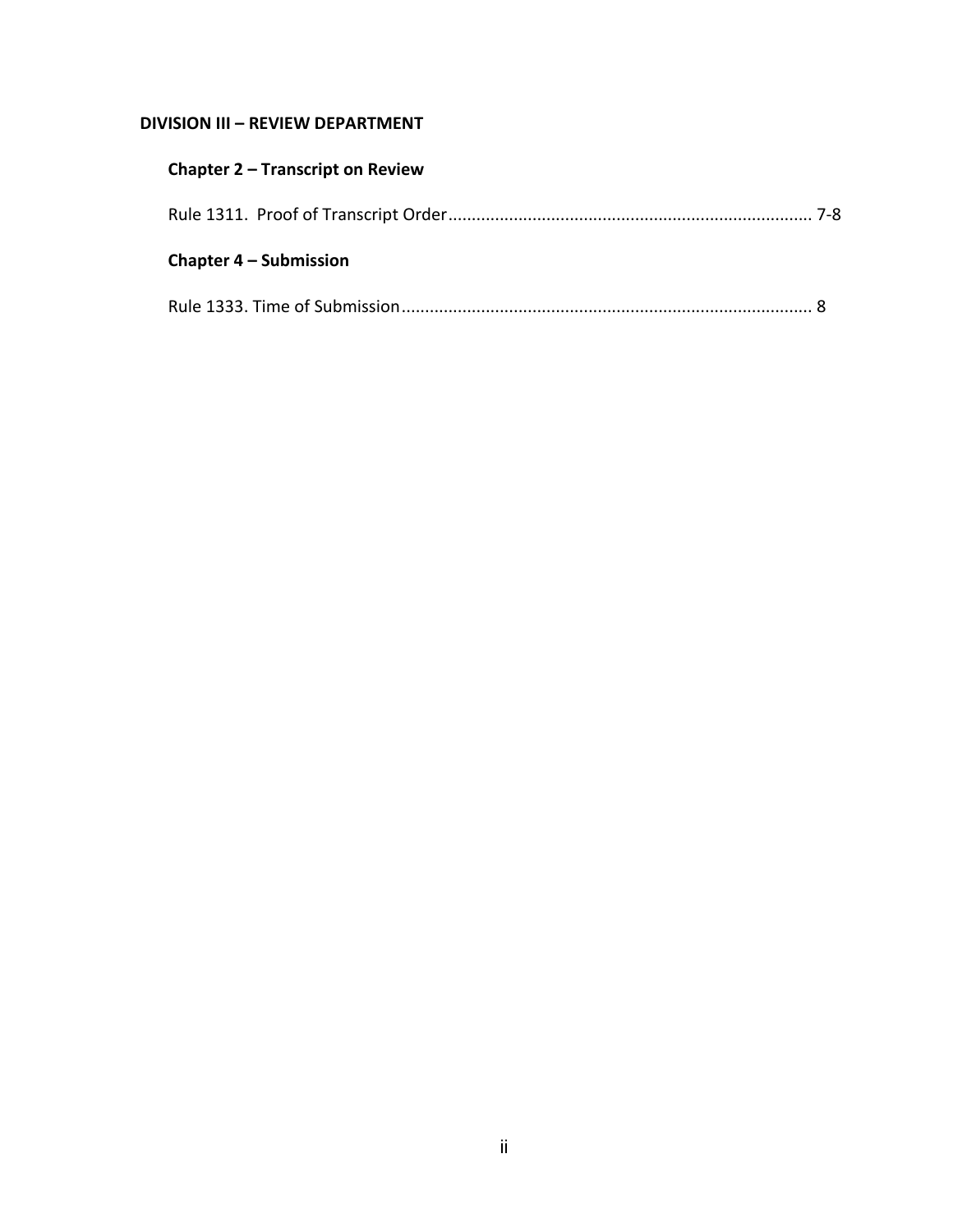# **DIVISION I GENERAL PROVISIONS**

# **CHAPTER 1 TITLE, AUTHORITY, AND DEFINITIONS**

#### **RULE 1100. TITLE AND CITATION**

These rules shall be known and may be cited as the Rules of Practice of the State Bar Court (Rules of Practice).

#### **RULE 1101. AUTHORITY FOR ADOPTION; APPLICATION**

These Rules of Practice have been adopted by the Executive Committee of the State Bar Court pursuant to Business and Professions Code sections 6086.5 and 6086.65, subdivision (c), in order to facilitate and govern the conduct of proceedings within the jurisdiction of the State Bar Court. They apply to and govern all proceedings before the State Bar Court. Fair, even-handed, and consistent application of these rules by all concerned is vital to the conduct of proceedings before the State Bar Court.

**Revised March 1, 2020.**

#### **RULE 1102. DEFINITIONS**

Unless the context otherwise requires, the definitions stated in rule 5.4 of the Rules of Procedure of the State Bar of California (Rules of Procedure), are incorporated by reference and apply to these Rules of Practice.

**Revised March 1, 2020.**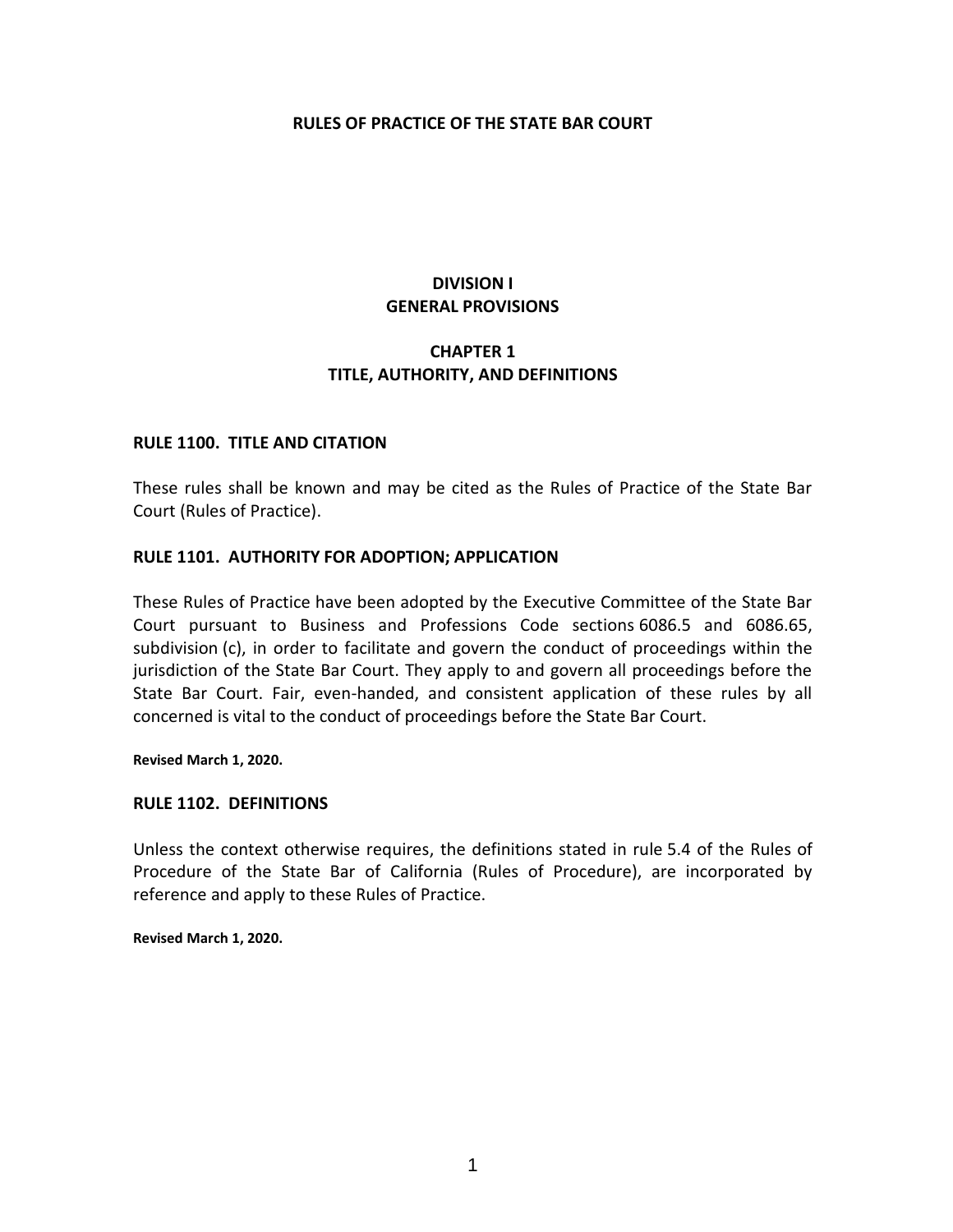# **CHAPTER 2 FORMAT AND FILING OF PLEADINGS**

# **RULE 1110. FORMAT OF PLEADINGS INTENDED TO BE FILED IN THE STATE BAR COURT**

- (a) **Size, pagination, etc**. All pleadings filed in the State Bar Court by any party, except exhibits, shall be typewritten or printed or be prepared by a photocopying or other duplication process that will produce clear and permanent copies equally legible to printing in type not smaller than 12 point, on white paper of standard quality not less than 13 pound weight, 8-1/2 by 11 inches in size. Only one side of the paper shall be used, and the lines on each page shall be double spaced and numbered consecutively; provided, however, that quotations and footnotes may be single spaced. All pleadings shall be firmly bound together at the top. The use of recycled paper shall conform to the requirements of the California Rules of Court. "Pleadings," as used in this rule, do not include printed court forms.
- (b) **Format of first page**. The first page of all pleadings filed by a party shall be in the following form:
	- (1) In the space commencing with line 1, to the left of the center of the page, shall be set forth the office or law firm name (if any), the name(s) of the attorney(s) within the office or law firm handling the proceeding and their State Bar membership number(s), the office address (or, if none, the residence address) and telephone number of the attorney(s) for the party on whose behalf the pleading is presented, or of the party, if the party appears in propria persona. The information required by this subparagraph may be printed instead of typed on the first page of the pleading.
	- (2) The space between lines 1 and 7 to the right of the center of the page shall be left blank.
	- (3) On or below line 8, on a separate line, shall be the words "The State Bar Court," on the next line, the particular department and/or geographical area (i.e., Hearing Department – San Francisco, Hearing Department –Los Angeles, or Review Department), and, on the following lines, to the left, the caption of the particular proceeding; and to the right thereof, the case number.
	- (4) Beneath the case number described in subparagraph (3) of this rule, there shall be a title describing the nature of the particular pleading.
	- (5) In proceedings pending in the Hearing Department, immediately below the title describing the nature of the pleading, each pleading shall specify (1) the date and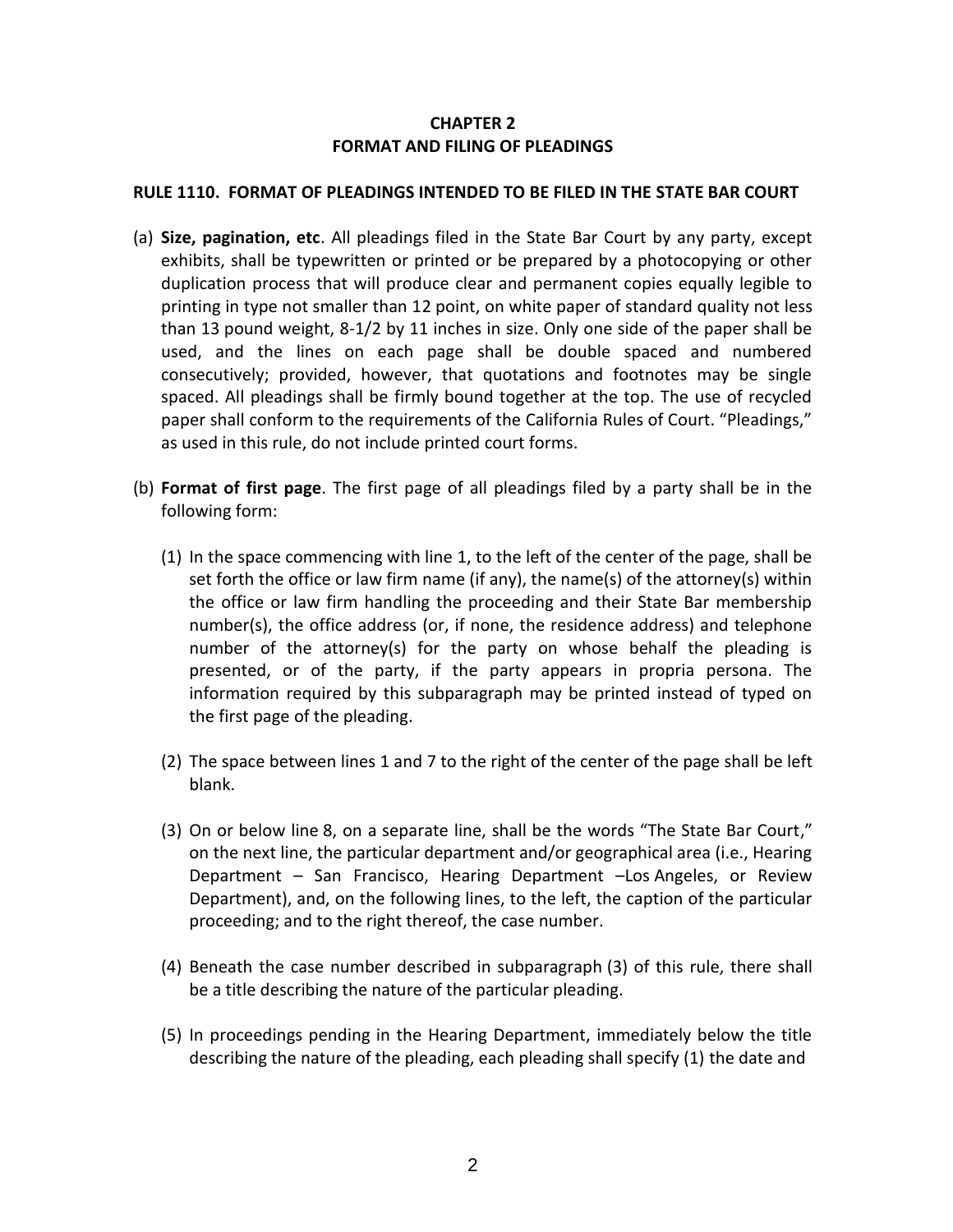time of the next event to which the pleading refers, if any (e.g., trial date, settlement conference date, date of hearing on motion) and (2) the trial date, if set.

- (c) **Original pleading**. At least one of all pleadings, which shall constitute the original of the pleading filed, shall bear handwritten original signatures (as distinguished from photocopied, typewritten, or other duplicate signatures) in all signature blanks. Where possible, all copies of pleadings should display, by photocopy, duplicate signature, or otherwise, all signatures present on the original.
- (d) **Pleading pagination**. All pages of a multiple-page pleading, including all attachments, shall be numbered consecutively.
- (e) **Number of copies filed**. An original and two copies shall be filed for all notices of disciplinary charges, responses to notices of disciplinary charges, motions to revoke probation, and responses to motions to revoke probation. An original and one copy shall be filed for all other pleadings in the Hearing Department. Filings in the Review Department shall be in the number specified in the applicable Rule(s) of Procedure.
- (f) **Hearing Department pleadings in excess of 25 pages**. Pleadings intended for filing in the Hearing Department in excess of 25 pages, including all attachments, shall be two-hole punched in the top center one-half inch from the top of the page and fastened together with a metal fastener.
- (g) **Maximum length of briefs in Hearing Department**. No pleading shall exceed 20 pages in length unless otherwise ordered by the court. The page limit shall not include exhibits, declarations, attachments, or a table of contents.
- (h) **Signature of counsel or party**. Every pleading of a party represented by counsel shall be signed by at least one counsel of record in the counsel's individual name, whose address and telephone number shall be stated on the first page of the pleading. A party who is not represented by counsel shall sign the party's pleading and state the party's address and telephone number on the first page of the pleading.

#### **Eff. January 1, 1995. Revised July 1. 1997; January 1, 2001; January 1, 2009; March 1, 2020.**

# **RULE 1112. REJECTION OF PLEADINGS SUBMITTED FOR FILING**

- (a) Pleadings submitted for filing in any proceeding in the State Bar Court will be rejected by the Clerk for the following reasons:
	- (1) The pleading is not accompanied by a proof of service or is not accompanied by a proof of service that (A) bears an original signature; (B) sets forth the date upon which service was made; and (C) contains the exact title of the pleading(s) served.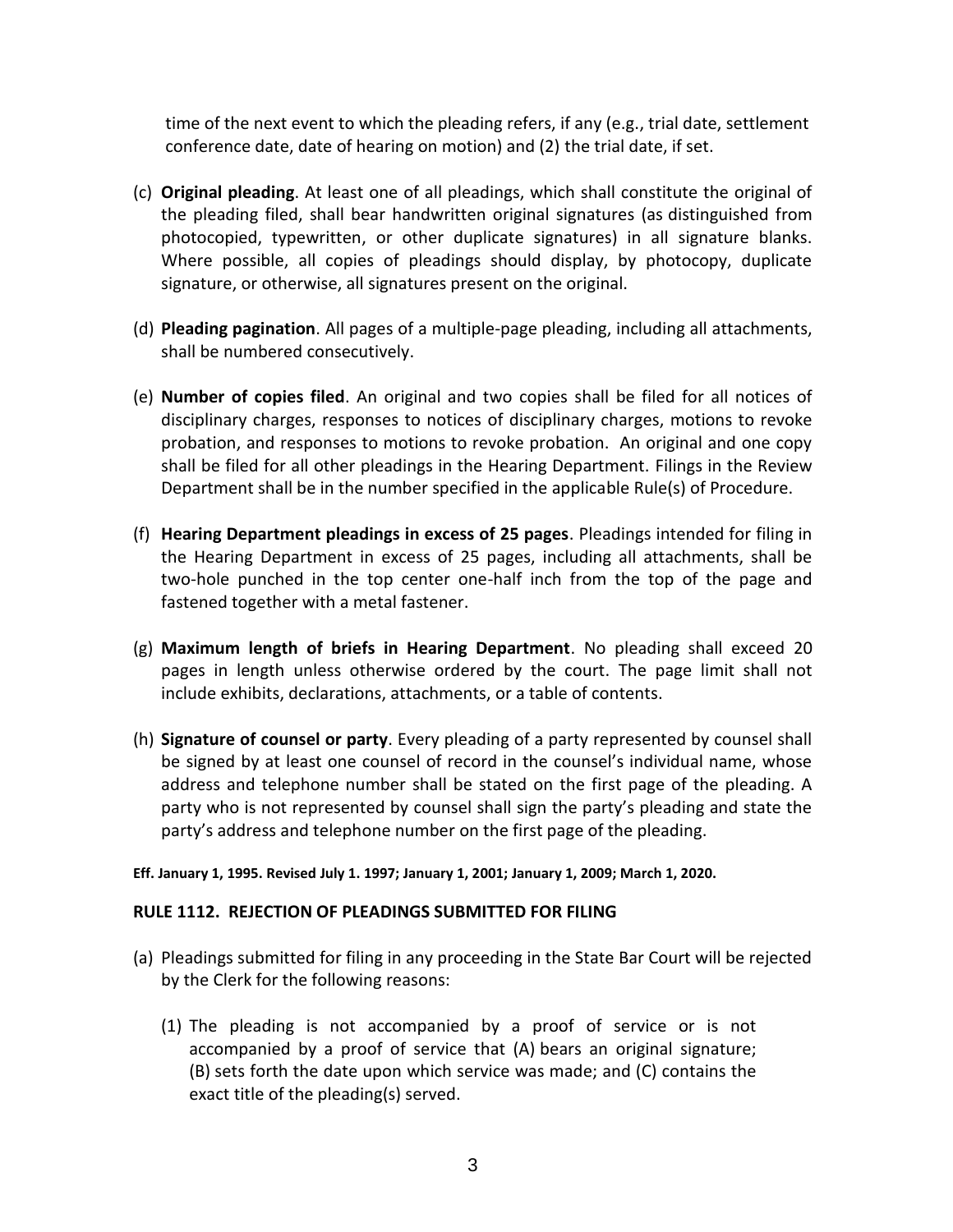- (2) A party to the proceeding executes the party's own proof of service, unless the pleading was served by personal service.
- (3) The pleading presented for filing does not contain an original, handwritten signature.
- (4) The original is not accompanied by the requisite number of copies.
- (5) The assigned case name and/or case number is missing or incorrect and the correct case name and case number is not readily identifiable by the Clerk.
- (6) The pleading is submitted by a respondent in a proceeding in which that respondent's default has been entered, except (A) a stipulation signed by all parties, or (B) a motion for relief from default accompanied by a proposed response.
- (7) The pleading is for interlocutory review under rule 5.150 of the Rules of Procedure and was not served on the hearing judge who issued the order.
- (b) All other pleadings presented for filing in the State Bar Court will be filed by the Clerk. However, the fact that a pleading is accepted for filing does not mean that it does not contain some other defect that may be raised by an opposing party or the court. Lack of timeliness, defects in service, failure to comply with the Rules of Procedure, and other defects in pleadings should be raised by the parties. Such defect(s) may result in denial of the motion or other relief sought or in striking the pleading, whether or not the defect is raised by the opposing party.
- (c) If a party whose pleading has been rejected under this rule submits a corrected pleading for filing, the pleading shall be accompanied by a proof of service showing that the corrected pleading has been re-served on all parties and, if appropriate, by a motion for late filing.

**Revised March 1, 2020.**

# **RULE 1113. LAST OPPORTUNITY TO FILE MOTIONS**

Unless otherwise ordered by the court, all motions, other than motions in limine and motions to continue the trial, regarding the conduct of any trial shall be filed no later than fourteen (14) calendar days before the first trial date in the matter, or the date for filing of the pretrial statement, whichever date is earlier.

**Revised January 1, 2001; March 1, 2020.**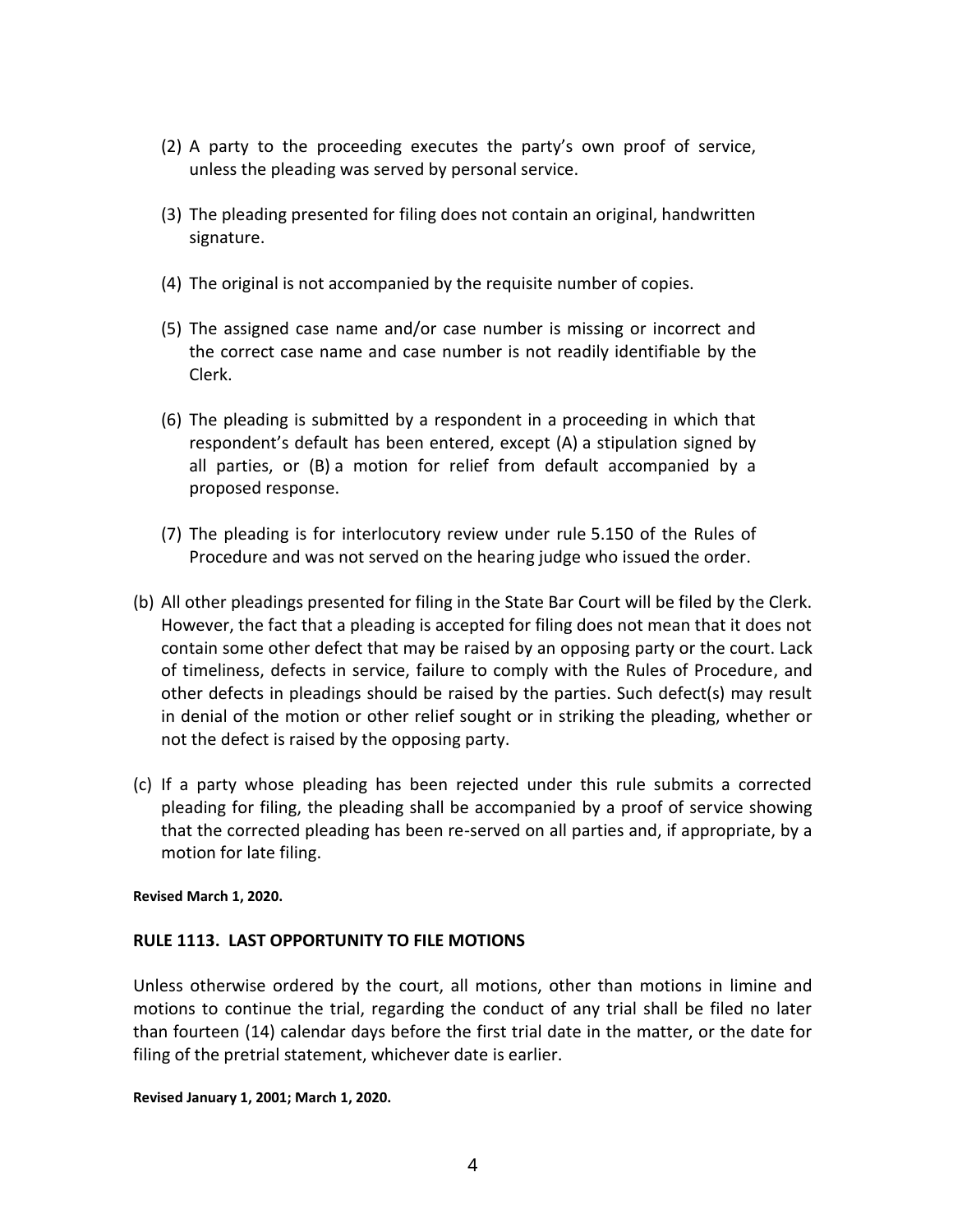# **CHAPTER 3 ADMISSION PRO HAC VICE**

#### **RULE 1121. ADMISSION PRO HAC VICE**

Motions to appear in the State Bar Court as counsel pro hac vice shall conform to the requirements of rule 9.40 of the California Rules of Court, except that the filing, service, and determination of such motions shall be in accordance with the general State Bar Court motion rules.

**Revised January 1, 2007.** 

# **CHAPTER 4 TIME PENDENCY GUIDELINES**

#### **RULE 1130. TIME PENDENCY GUIDELINES**

These guidelines state desirable time pendency for all court proceedings except those which are expedited. Some particular proceedings must move through the court much faster for the protection of the public and the protection of the member who is the subject of the proceeding.

**Revised March 1, 2020.**

# **DIVISION II HEARING DEPARTMENT**

# **CHAPTER 1 MOTIONS**

#### **RULE 1200. RULINGS ON MOTIONS**

The judge to whom a proceeding has been assigned shall ordinarily rule on any motion filed in that proceeding. In unusual or urgent circumstances, if the assigned judge is unavailable, the Supervising Judge shall assign a judge to rule on the motion.

# **CHAPTER 2 CONFERENCES AND EXHIBITS**

#### **RULE 1211. STATUS CONFERENCE ORDERS**

Following any conference held pursuant to rule 5.44.1 of the Rules of Procedure, the assigned judge shall enter an order addressing, as appropriate, the items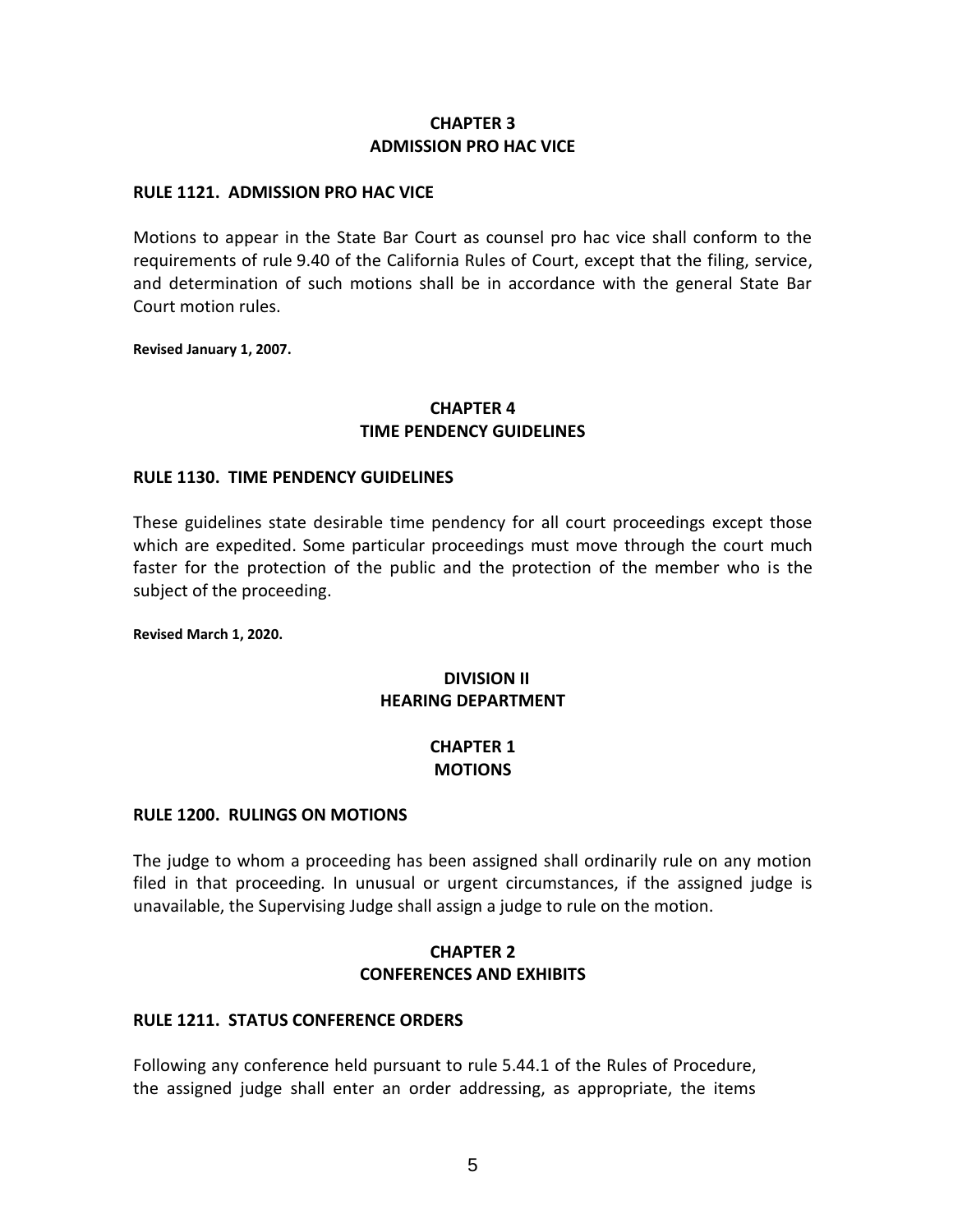specified in rule 5.44.1(B) of the Rules of Procedure. Such order, unless and until modified, shall govern all further proceedings. Copies of the order shall be served on all parties who have appeared in the proceeding.

#### **Revised March 1, 2020.**

#### **RULE 1220. PRETRIAL CONFERENCES**

One or more pretrial conferences may be held in any proceeding at such time as the assigned judge may order, subject to rule 5.101 of the Rules of Procedure. Unless otherwise ordered by the court, the Clerk shall serve upon all parties a written notice of the date, time, and place of the pretrial conference at least thirty (30) days prior to the conference. The conference may be held in court or by telephone or other appropriate means. The agenda for the pretrial conference shall consist of the matters covered by the Rules of Procedure and the Rules of Practice, including Division II, Chapter 2, and any other matter germane to the proceeding. Each party shall be present or represented at the pretrial conference by counsel having authority with respect to all matters on the agenda, including settlement of the proceeding.

**Revised March 1, 2020.** 

#### **RULE 1224. TRIAL EXHIBITS**

**Denied Exhibits:** If an exhibit's admission is denied at trial, the exhibit shall be so marked and remain part of the official court record.

**Eff. January 1, 1995. Revised July 1, 1997; January 1, 2001; January 1, 2003; March 1, 2020.** 

#### **RULE 1240. NOTICE OF CONFERENCES**

The Clerk shall serve upon all parties a written notice of the date, time, and place of any conference pursuant to this chapter at least ten (10) days prior to the conference unless otherwise ordered by the court.

# **CHAPTER 3 PRESENTATION OF EVIDENCE**

#### **RULE 1250. ORDER OF PROOF IN DISCIPLINARY PROCEEDINGS**

In disciplinary proceedings, the parties shall present evidence as to culpability prior to presenting evidence as to aggravating or mitigating circumstances, except as ordered by the court. The judge shall not consider evidence as to aggravating or mitigating factors, including a respondent's prior disciplinary record, in determining culpability. However,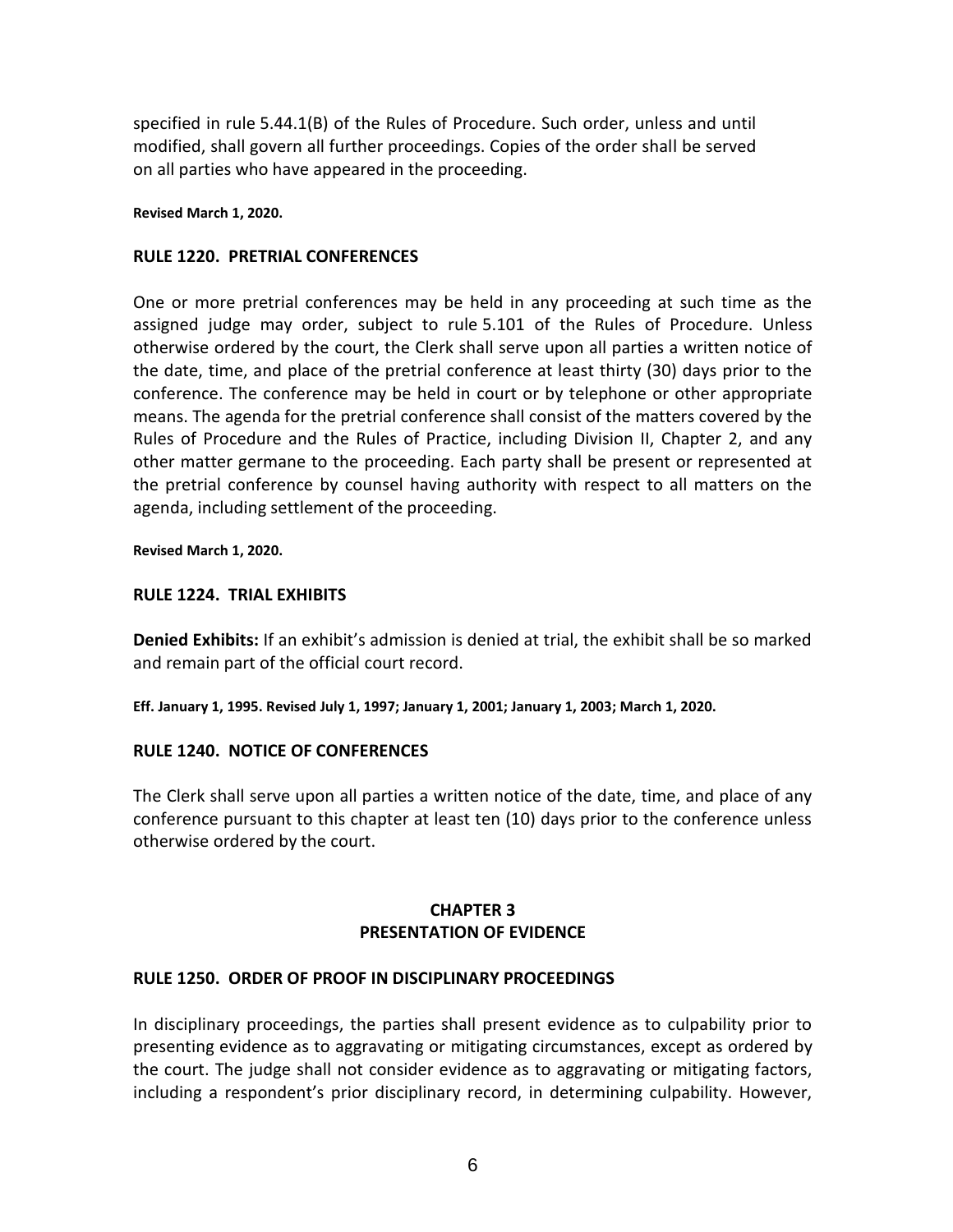evidence of a respondent's other acts of misconduct, including his or her disciplinary record, may be received in the culpability phase of a hearing if this evidence is admissible pursuant to Evidence Code section 1101, subdivision (b).

**Revised January 1, 2001.** 

# **DIVISION III REVIEW DEPARTMENT**

# **CHAPTER 2 TRANSCRIPT ON REVIEW**

# **RULE 1311. PROOF OF TRANSCRIPT ORDER**

- (a) All requests for review filed pursuant to rule 5.151 of the Rules of Procedure must have attached thereto, or be accompanied by:
	- (1) In the case of requests for review filed by the Office of Chief Trial Counsel or any division thereof, copies of the completed transcript order form signed by the deputy trial counsel.
	- (2) In the case of requests for review filed by any other party, either:
		- (A) Copies of the completed transcript order form and of a check, together with a declaration under penalty of perjury stating that the check is in the amount requested by the Clerk for the transcript deposit and that the originals of the transcript order form and check have been delivered to the Clerk; or
		- (B) A motion for a reasonable extension of time to pay the transcript deposit, supported by one or more declarations under penalty of perjury stating: (i) the amount of the transcript deposit requested by the Clerk; (ii) specific facts regarding the party's assets, debts, income, expenses, and possible sources of credit, establishing the party's present inability to pay; and (iii) specific facts establishing that the requested extension of time will be sufficient to permit the party to obtain the necessary funds.
- (b) Requests for review which do not comply with this requirement will not be filed by the Clerk, provided, however, that a request for review which is timely served and submitted for filing, but which is rejected by the Clerk pursuant to this rule, shall be filed, notwithstanding the